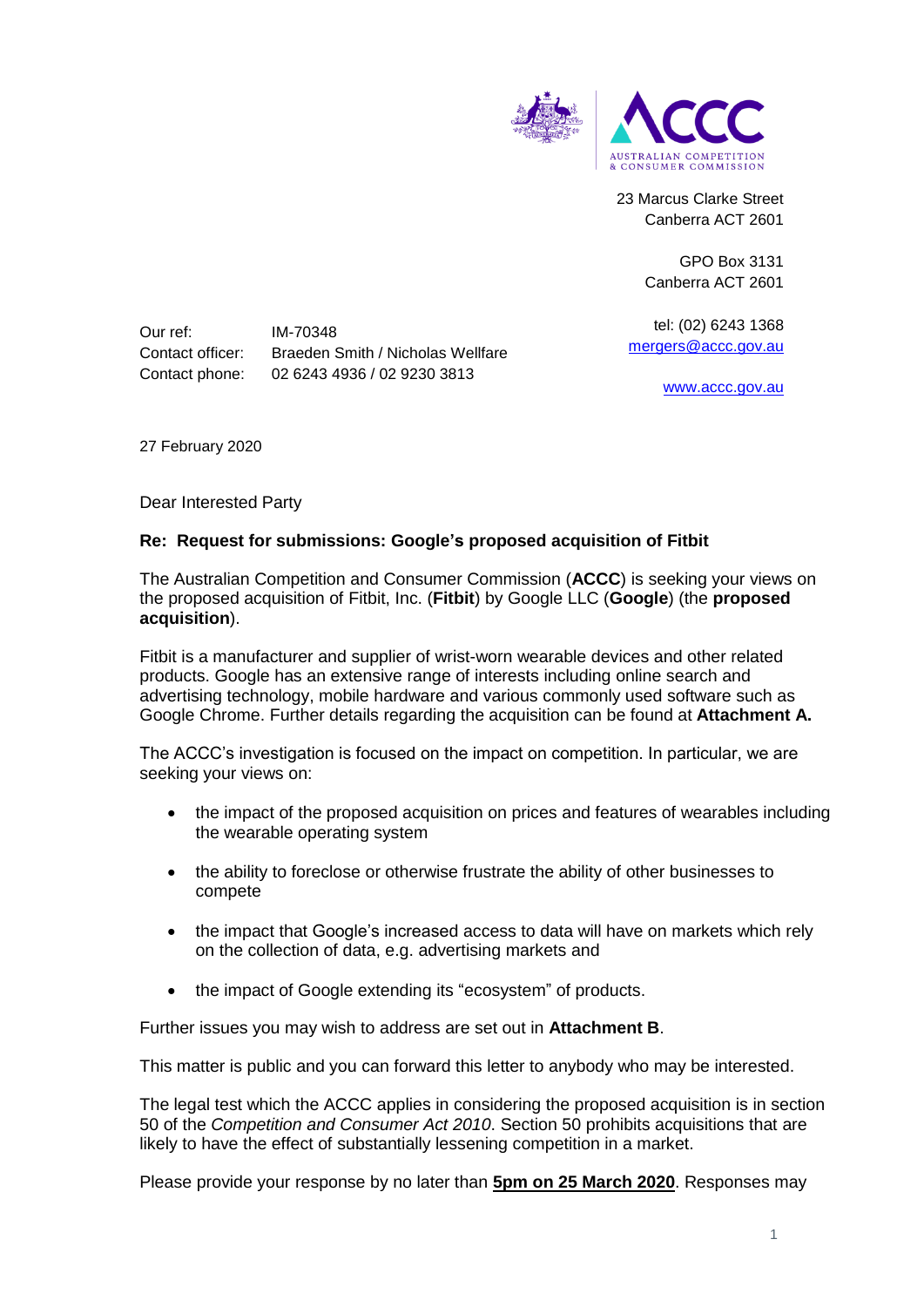be emailed to mergers@accc.gov.au with the title: *Submission re: Google Fitbit - attention Braeden Smith / Nicholas Wellfare.* If you would like to arrange a time to discuss the matter with ACCC officers, or have any questions about this letter, please contact Braeden Smith on 02 6243 4936 or Nicholas Wellfare on 02 9230 3813.

Updates regarding the ACCC's investigation will be available on the ACCC's Public Mergers Register at [\(ACCC mergers register\)](http://www.accc.gov.au/mergersregister).

# *Confidentiality of submissions*

The ACCC will not publish submissions regarding the proposed acquisition. We will not disclose submissions to third parties (except our advisors/consultants) unless compelled by law (for example, under freedom of information legislation or during court proceedings) or in accordance with s155AAA of the *Competition and Consumer Act 2010*. Where the ACCC is required to disclose confidential information, the ACCC will notify you in advance where possible so that you may have an opportunity to be heard. Therefore, if the information provided to the ACCC is of a confidential nature, please indicate as such. Our *[Informal Merger Review Process Guidelines](https://www.accc.gov.au/publications/informal-merger-review-process-guidelines-2013)* contain more information on confidentiality.

Yours sincerely

lam

Tom Leuner General Manager Merger Investigations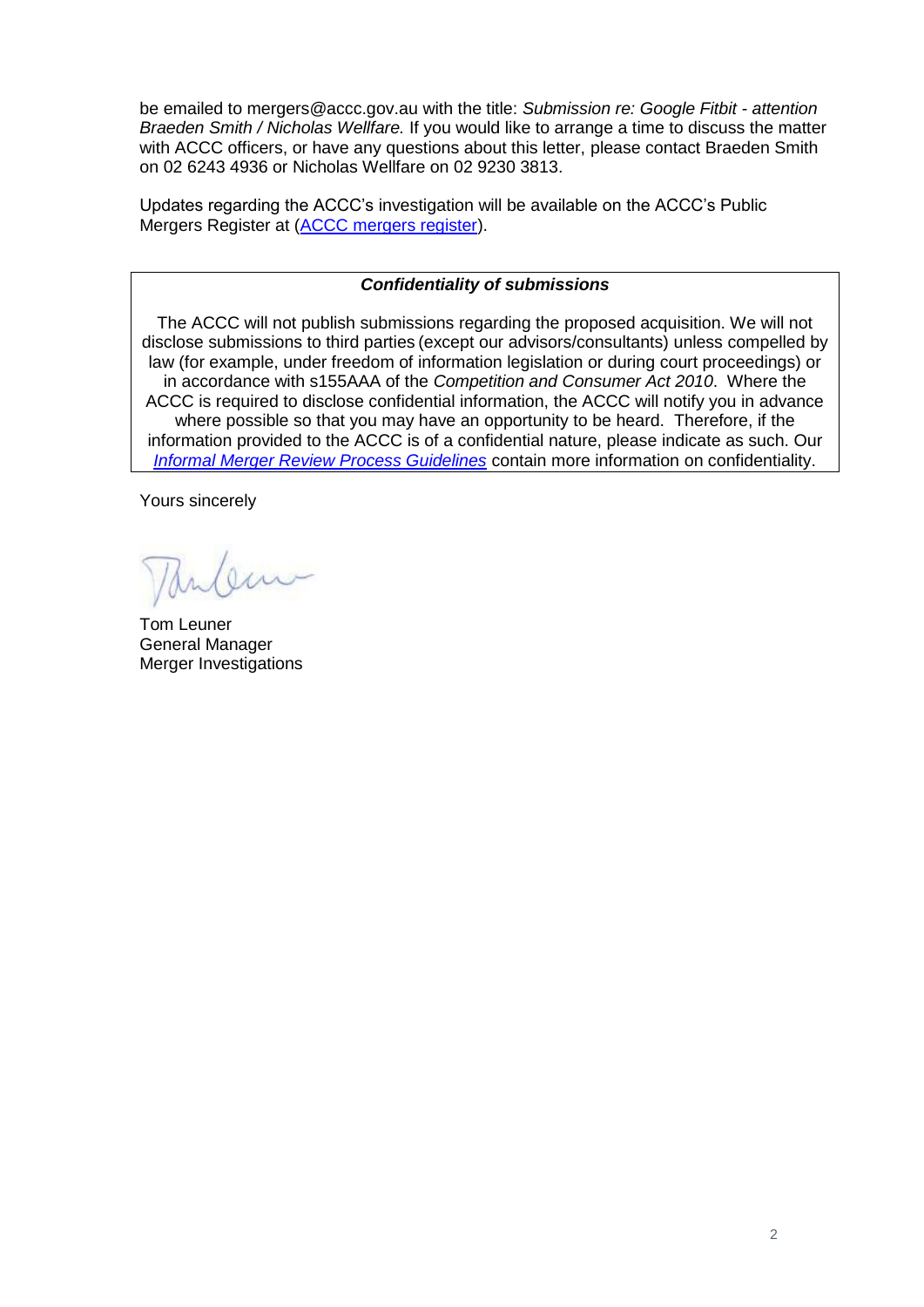# **Google**

Google is a US-based information technology company. Google is the largest subsidiary of Alphabet Inc., specialising in internet-related services and products.

Its principal activities are the provision of online search services, the sale of online advertising space on its own websites (including Google Search and YouTube), and the supply of advertising technology services to facilitate advertising space on third party websites. In addition to these core services. Google is also active in:

- technology hardware, including mobile phones (Google Pixels), Google Glass and Google Home
- operating systems for mobile phones (Android), wearable devices and laptops
- other commonly used applications such as Chrome, Google Maps, Google Calendar and Gmail
- payment systems through Google Pay.

## **Fitbit**

Fitbit is an American company headquartered in San Francisco, California that develops, manufactures and distributes wearable devices, software, and services in the health and wellness sector under the brand name 'Fitbit'

Fitbit's products include fitness wearables, smartwatches, smart scales, and software. Fitbit's wrist-worn wearable devices are supported by the Fitbit mobile app and Fitbit's proprietary OSs.

Fitbit has entered into a number of partnerships with corporate entities, health insurance companies and Governments to provide subsidised or complementary devices to consumers.

It is active in Australia via its subsidiary Fitbit (Australia) Pty Ltd.

#### **The Transaction**

The proposed acquisition was announced on 1 November 2019 and involves Google acquiring Fitbit by way of a share acquisition.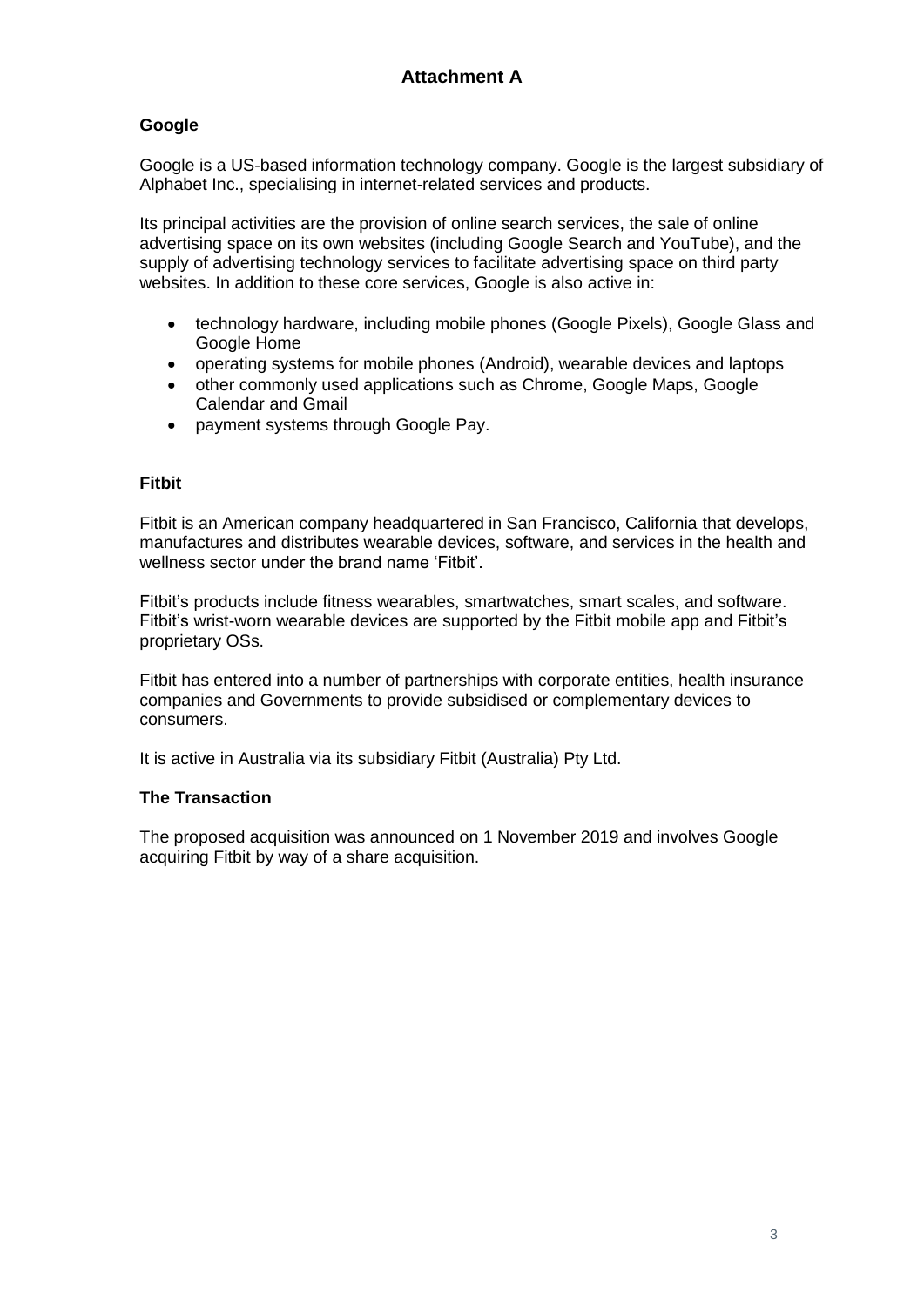- 1. Please provide a brief description of your business or organisation.
- 2. Please outline the reasons for your interest in the proposed acquisition, including any commercial relationship/s with either Google or Fitbit.

# **Competition to supply fitness wearables and smartwatches**

- 3. Please describe consumer preferences in the supply of wearables, when answering you may wish to comment on smartwatches versus fitness wearables, relative prices, functionality and data use.
- 4. Please identify and describe current and future suppliers of fitness wearables and smartwatches, in answering this question you may wish to comment on price, promotional activity, product ranges, product quality or service standards. Please provide specific examples where possible.
- 5. Please describe the business/commercial relationships between smartwatch/wearable device companies and hand-held device and hand-held operating system companies (e.g. iPhone and Android devices), and how these will be impacted by the proposed acquisition?
- 6. Please comment on the extent to which ownership of other devices within a particular eco-system (e.g. the customer owning an iPhone or Android device) influences customer decisions when purchasing a smartwatch or wearable.
- 7. If you are a competing manufacturer of fitness wearables and smartwatches or the developer of a health or fitness app, please provide details of the data that you collect from your customers. Please identify the ways in which you use this data, including whether you make it available to third parties.
- 8. If the proposed acquisition proceeds, would it alter the competitive dynamic for the acquisition of, or access to consumer data? When answering this question please consider the way in which various suppliers of wearables, smartwatches and operating systems compete for access to consumer data, including privacy guarantees, access to additional services or any other factors.
- 9. Would the proposed acquisition provide Google with the ability and/or incentive to restrict access or otherwise impact access by third party wearable manufacturers to: Google's Wear OS, Google Play Store, or any other Google service including Google search advertising? What impact could such behaviour have on competition to supply fitness wearables and smartwatches?
- 10. What is the likelihood that absent the proposed acquisition:
	- a. Google would enter the supply of wearables (fitness wearable and/or smartwatches) and compete with Fitbit and other wearables?
	- b. Another potential competitor would enter the supply of wearables?

When answering this question, please provide details.

11. In the absence of the proposed acquisition, how is Fitbit's own product line and wearable operating system likely to develop into the future?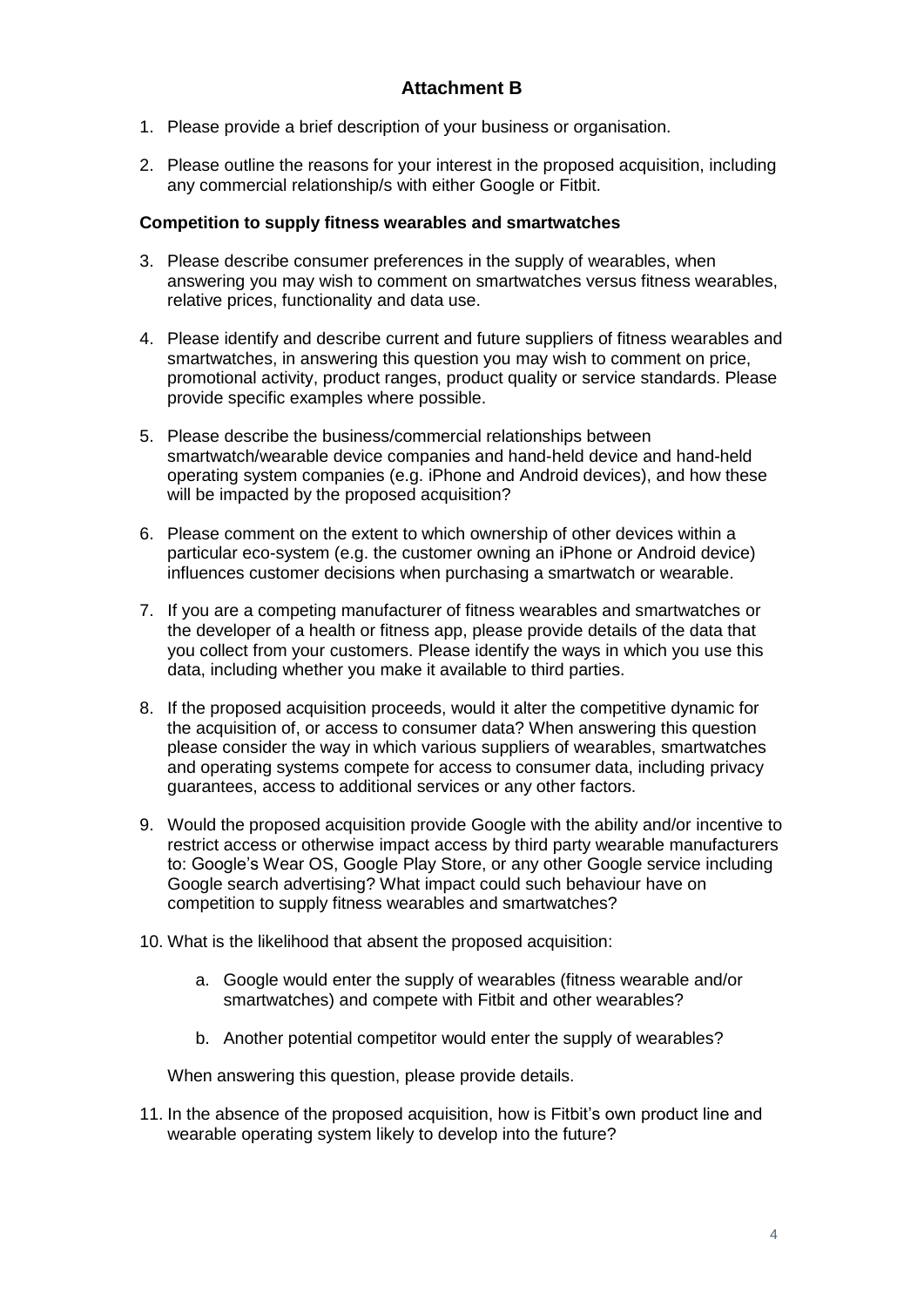## **Competition to supply operating systems for fitness wearables and smartwatches**

- 12. Please describe the extent to which operating systems for wearables compete with each other, and whether this competition is separate or connected with the physical device. In answering this question please also provide details on:
	- a. other suppliers of operating systems for fitness wearables and smartwatches, including the extent to which they compete with Google's WearOS and Fitbit's OSs, and/or the physical wearables,
	- b. how suppliers of operating systems compete to have their system installed on particular hardware, and
	- c. what features do suppliers of operating systems focus on, including power consumption, product support, data access/data protections or price.

## **Competition to supply complementary products**

- 13. If, post-acquisition, a consumer owns a Google manufactured Fitbit device, would that influence their subsequent purchasing decisions relating to other goods and services that Google supplies (such as mobile phones, smart speakers, tablets, laptops, etc.)?
- 14. Are wearable devices likely to become important complements to other devices in the future (such as smart speakers)? If so, would the proposed acquisition provide Google with the ability or incentive to deny competitors in complementary goods or services effective access to Fitbit devices?
- 15. Would the proposed acquisition have any impact on competition in markets to supply products that are complementary to wearable devices?

#### **Data**

- 16. If the proposed acquisition proceeds, would Google's ownership of Fitbit advantage Google in any of its business ventures related to the use of data? When answering this question please have consideration of:
	- a. the ability of Google to integrate Fitbit's data into its existing dataset, and
	- b. the value of the Fitbit data in improving Google's data-driven services, such as search algorithms, its digital advertising technology services (e.g. demand side platform services), or any other avenue to monetise its datasets.

#### **Payment Systems**

- 17. Please identify the different pay services available for fitness wearables and smartwatches. Please explain any key differences between these payment systems, including but not limited to, which banks accept them and useability.
- 18. If the proposed acquisition proceeds, would there be a reduction in competition in the supply of mobile contactless payment solutions? What impact would this have on the cost for participating financial institutions and the services offered to consumers?